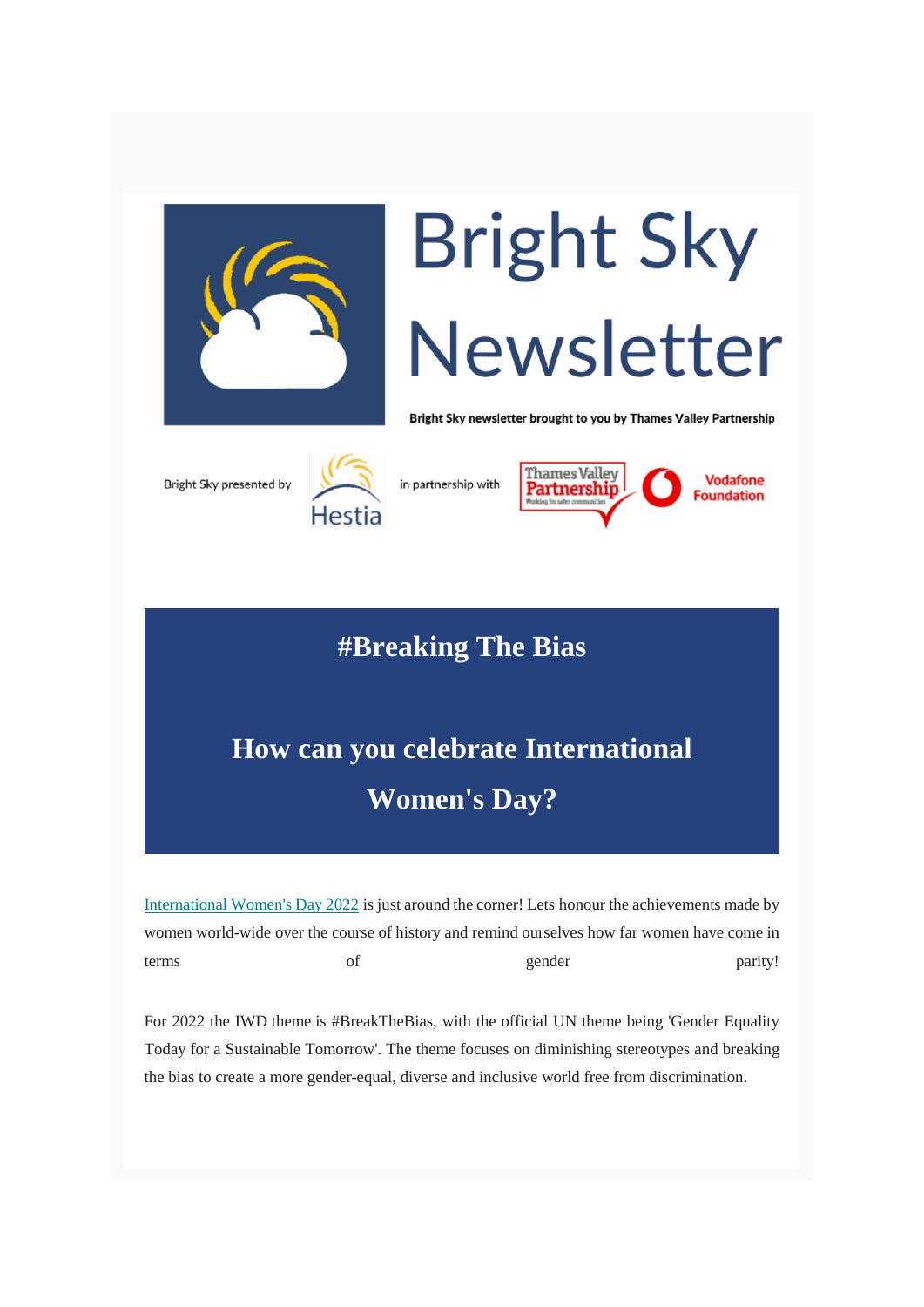

The ultimate goal is to encourage everyone to break down prejudice in their workplaces, education institutes and communities. Everybody has role to play in shaping gender parity. We can **ALL** focus on breaking the bias on March 8th and continuously throughout the year.

Some quick and easy ways you can show your support and solidarity;

#### **1. STRIKE** the IWD 2022 *'break the bias'* pose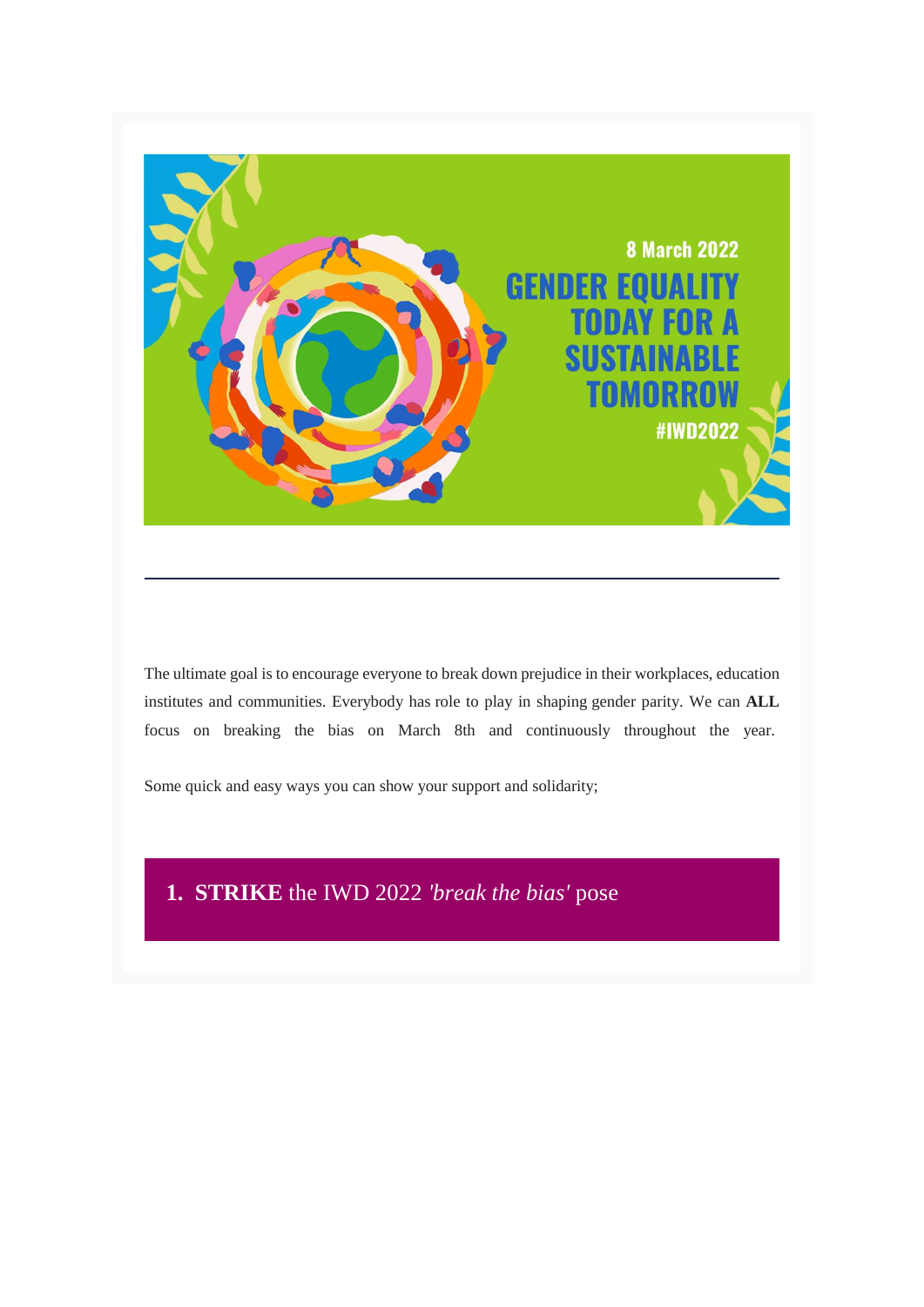Take a picture or video of yourself posing and post on social media.



### **2. COMMIT** to one of our *FREE* mini training sessions:

- O 'What is victim blaming?'
- O 'Bright Sky App training'
- O 'Busting DA Myths'

Tues 8th March 10-10.30am

Thurs 10th March 1-1.30pm

Wed 16th March 11-1.30am

Please see below for further information on how to book your places

Duration is 30 mins per session

### **3. PLAN** your own IWD activity



Access helpful resources & great ideas [here](https://thamesvalleypartnership.us2.list-manage.com/track/click?u=52a93138f9256b28b39be2bf1&id=68a210008a&e=8da06a51da)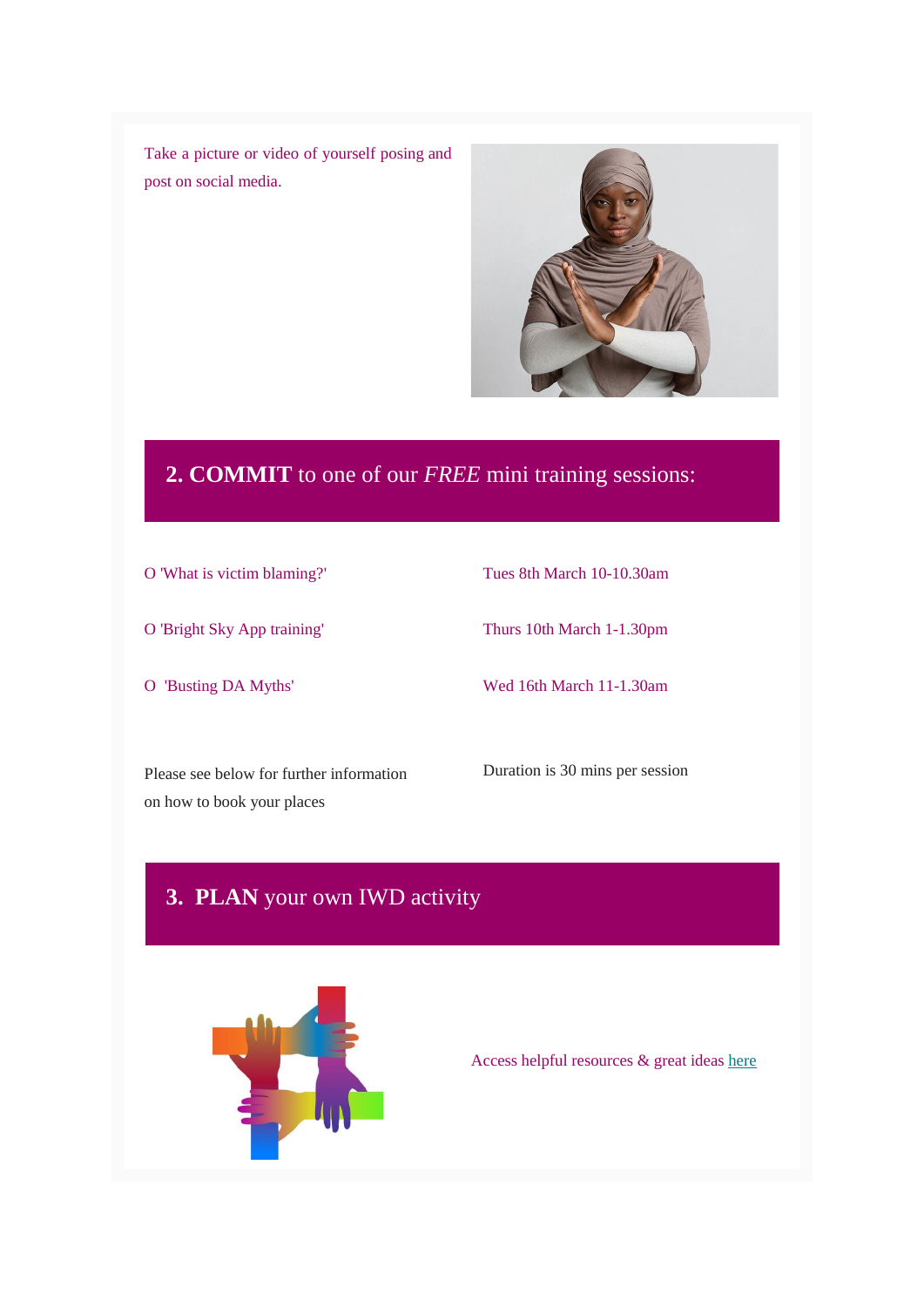**4. DOWNLOAD** this free toolkit to help change workplace culture

Tackling [Sexual Harassment in the workplace](https://thamesvalleypartnership.us2.list-manage.com/track/click?u=52a93138f9256b28b39be2bf1&id=ab07d58a99&e=8da06a51da)

**5. CHALLENGE** your own bias

Take a gender inequality quiz to test your knowledge [here](https://thamesvalleypartnership.us2.list-manage.com/track/click?u=52a93138f9256b28b39be2bf1&id=0c96cd0b36&e=8da06a51da)



#### **6. IMPLEMENT** training into the workplace

Take a look at our **trauma informed training programme** to increase understanding of how women (and others) are affected by domestic abuse.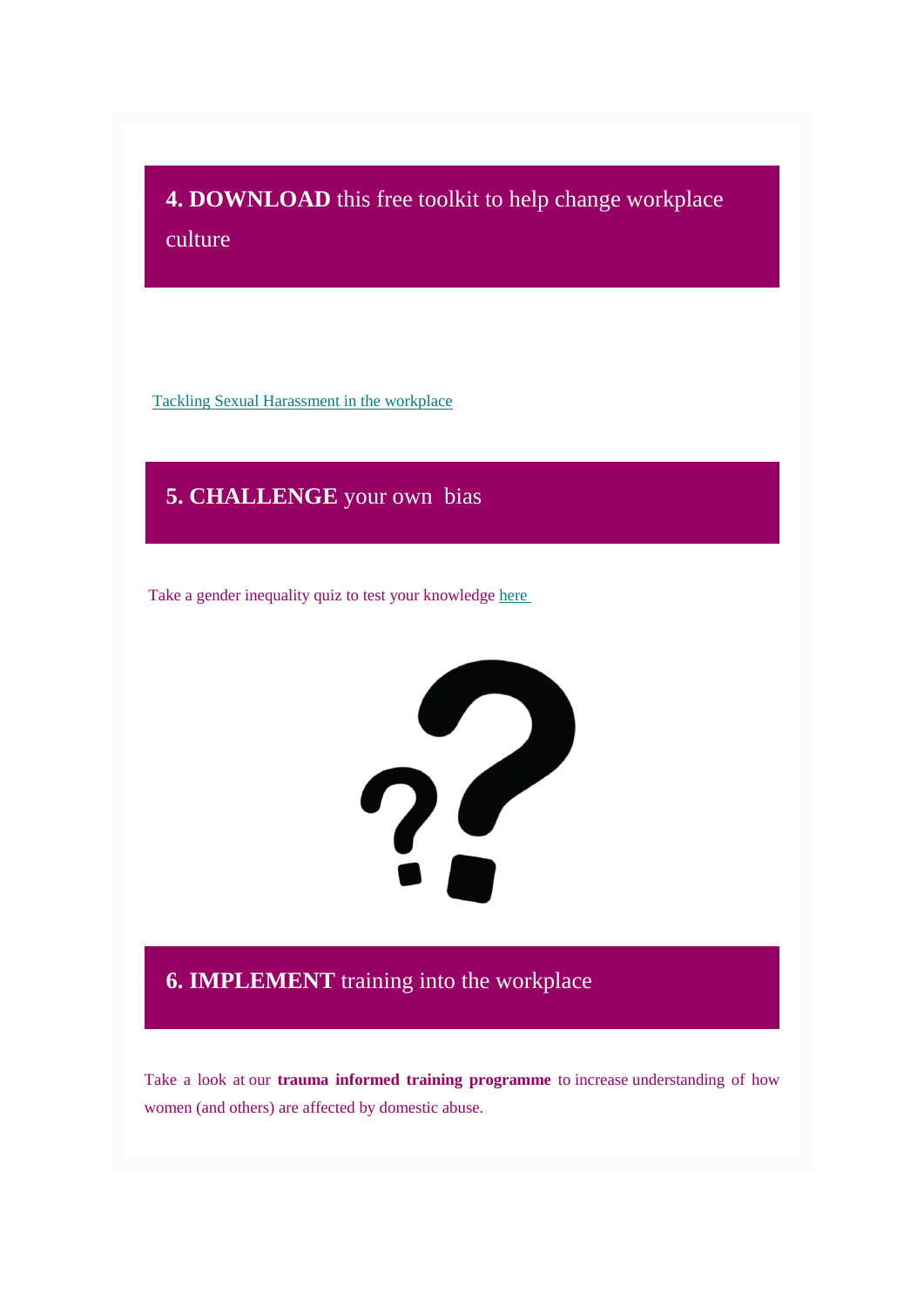# RISE FOR CHANGE

### Trauma-Informed Domestic Abuse Training

Our **'Rise for Change'** training program is specifically designed to help increase awareness and confidence in responding to domestic abuse through building critical awareness and trauma informed approaches.

Your staff and colleagues will leave the session better equipped to respond safely and appropriately to domestic abuse.

Reach out to us at **Brightsky@tecsos.co.uk** for more information!

**[Tell me more!](mailto:brightsky@tecsos.co.uk?subject=Rise%20for%20Change%20Training%20Programme%20&body=Hi%2C%0AI%20am%20interested%20in%20your%20trauma%20informed%20Rise%20for%20Change%20Training%20Programme.%20Please%20send%20me%20some%20more%20information.%0A%0AKind%20regards)**

In making a few simple changes, the workplace can support women within this ongoing gender parity journey!

**Make your actions count!**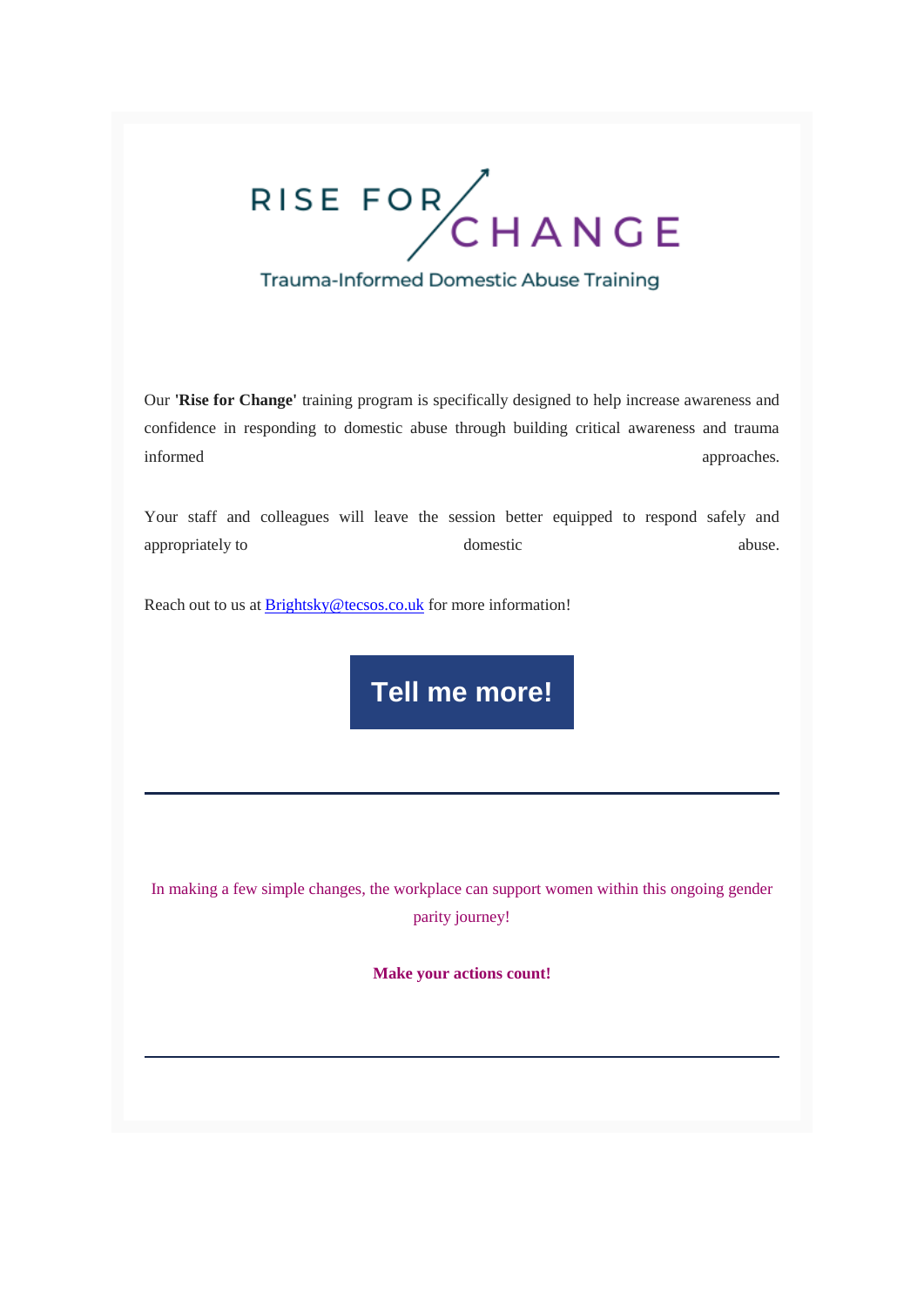## **How can I join a training session?**

To learn more about **common myths, biased attitudes** and **how to respond to domestic abuse** simply click on the relevant buttons below and book yourself onto the sessions. Everyone is welcome!

## **WHAT IS VICTIM BLAMING?**

## **Tuesday 8th March 10am-10.30am**



**Victim blaming** is when we wrongly place responsibility for domestic abuse on victim-survivors instead of with the perpetrator. It's often heavily interwoven in conversations around domestic abuse in both subtle and overt ways.

This session will focus on what victim blaming is, what it can look like and what you can do to help change the conversation and, as a result, make your workplace safer for survivors to come forward **#Breaking The Bias IWD 2022.**

## **[Book on](mailto:brightsky@tecsos.co.uk?subject=Book%20onto%20Victim%20Blaming%20session%208.03.22&body=Hi%2C%0AI%20would%20like%20to%20book%20onto%20your%20Free%20online%20Victim%20Blaming%20training%20session.%20Please%20send%20me%20some%20more%20information.)**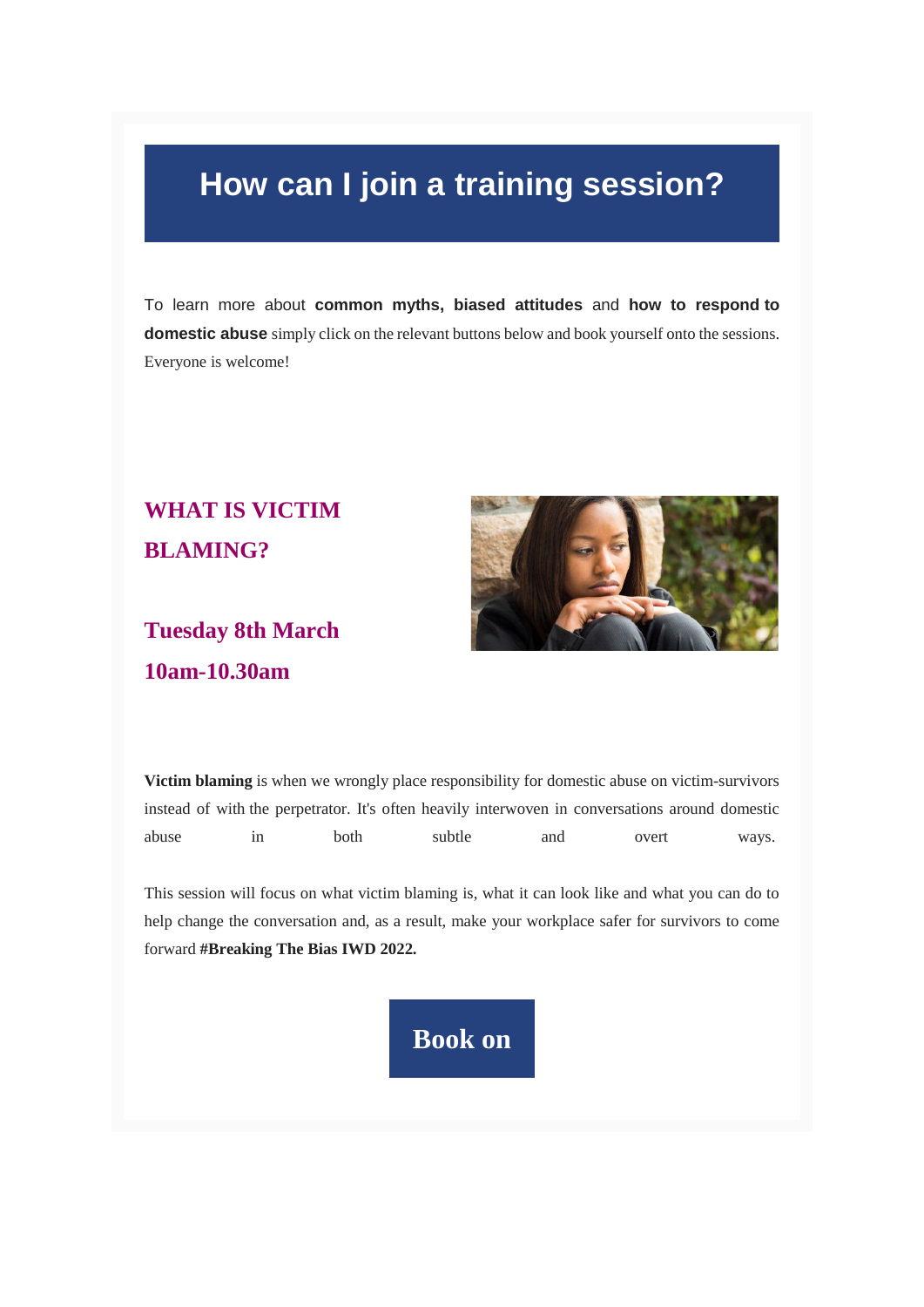## **BRIGHT SKY APP TRAINING**

## **Thursday 10th March 1pm-1.30pm**



Bright Sky 3.0 has recently launched and it's our biggest update and development to date. We've enhanced features, reviewed content and improved navigation. All of this led by your voices in order to improve accessibility and to create a more trauma informed approach.

So even if you have already had Bright Sky training before, things will look a little different now and this is a great opportunity to have a glance at the 'new look' version!



#### **BUSTING DA MYTHS**

**Wednesday 16th March 11am-11.30am**

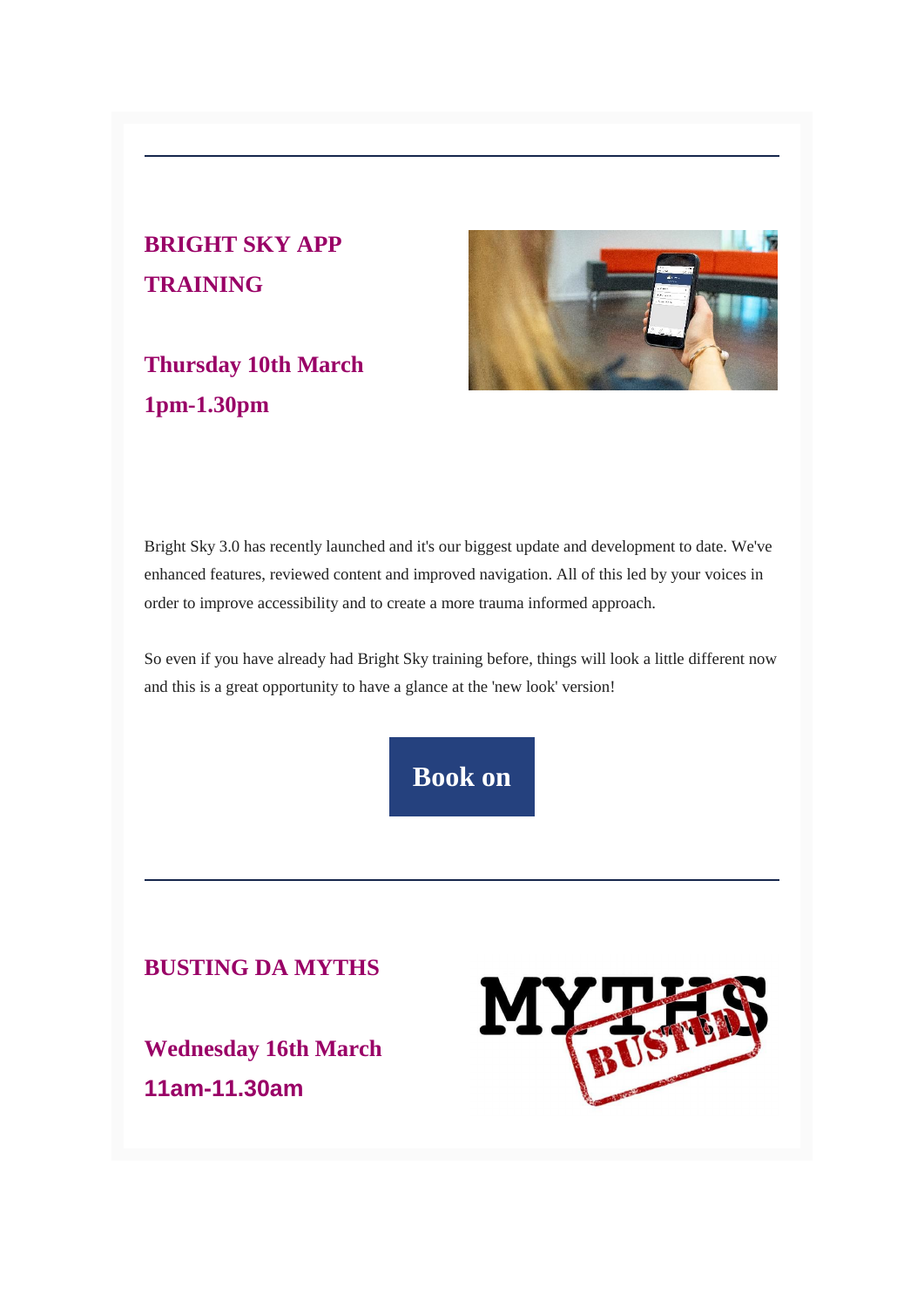Domestic abuse myths are deeply embedded in our political, social and interpersonal worlds. They're often built upon assumptions, stereotypes and inequalities. **Do you feel confident being**  able to to spot them?

Taking part in this session will challenge many common misconceptions regarding DA and will help you develop the confidence in knowing what's a fact and what's a myth **#Breaking The Bias IWD 2022.**

**[Book on](mailto:brightsky@tecsos.co.uk?subject=Book%20onto%20)**

For further information or other enquiries regarding booking onto a training session please contact us at [brightsky@tecsos.co.uk](mailto:brightsky@tecsos.co.uk)

## **Want to learn more?**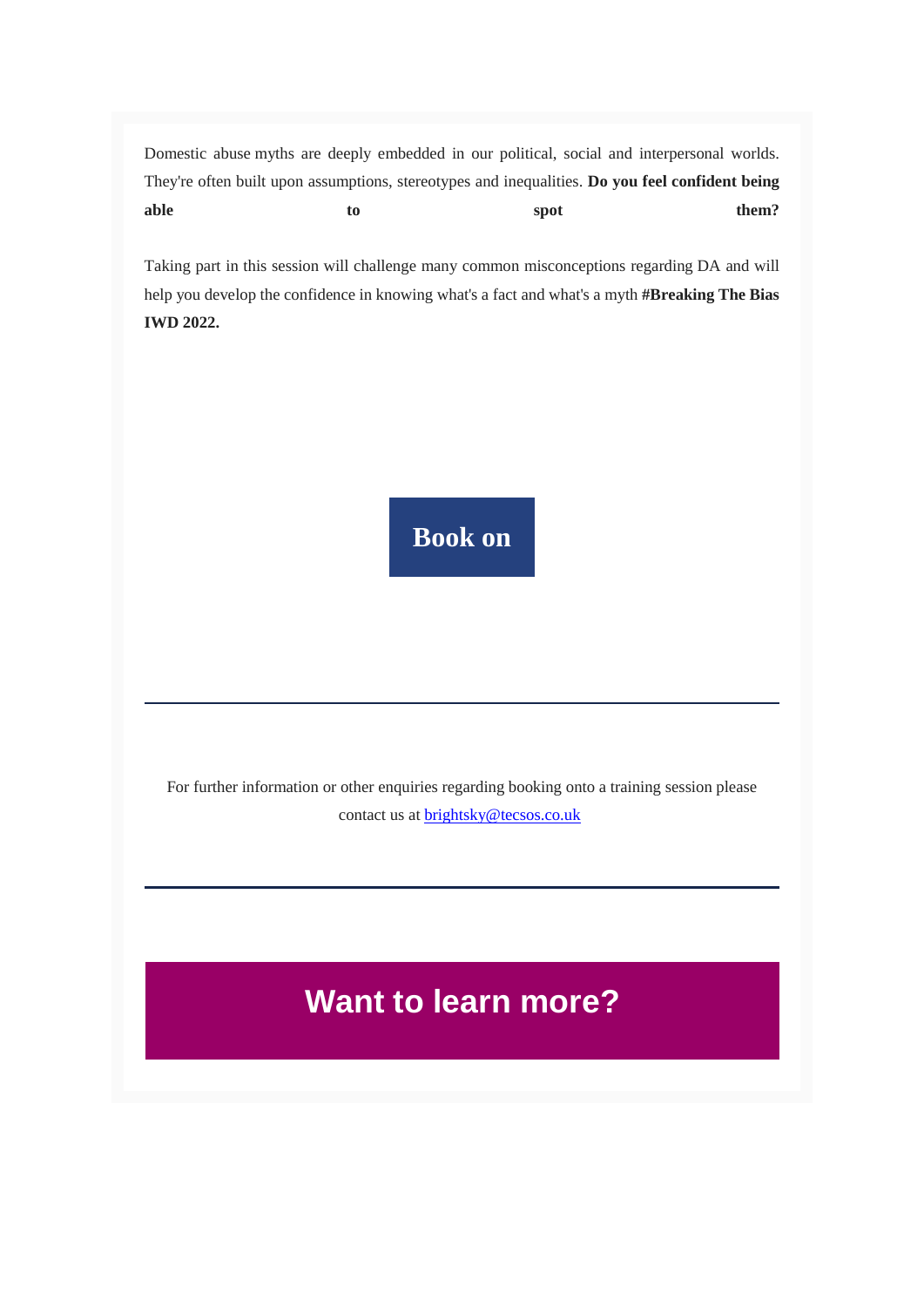Women have been on a lengthy journey in terms of gaining recognition of their rights and there have been some huge positive changes over the last century motivated by inspiring women. Click below to learn more.

**[Inequality Facts](https://thamesvalleypartnership.us2.list-manage.com/track/click?u=52a93138f9256b28b39be2bf1&id=16f2501cc1&e=8da06a51da)**

**[History of International Women's Day](https://thamesvalleypartnership.us2.list-manage.com/track/click?u=52a93138f9256b28b39be2bf1&id=2a49f70c10&e=8da06a51da)**

**[The Gender Equality Report 2021](https://thamesvalleypartnership.us2.list-manage.com/track/click?u=52a93138f9256b28b39be2bf1&id=5305106e2b&e=8da06a51da)**

**Download the Bright Sky app for free via** [Google play](https://thamesvalleypartnership.us2.list-manage.com/track/click?u=52a93138f9256b28b39be2bf1&id=163cc8e40e&e=8da06a51da) **or** [Apple](https://thamesvalleypartnership.us2.list-manage.com/track/click?u=52a93138f9256b28b39be2bf1&id=294522a8a7&e=8da06a51da) **or visit** [www.bright-sky.org.uk](https://thamesvalleypartnership.us2.list-manage.com/track/click?u=52a93138f9256b28b39be2bf1&id=cc55eb1087&e=8da06a51da) **to learn more.** Remember, safety must **always** be your priority. Only download Bright Sky or visit the webpage if it is safe for you to do so.



*Copyright © 2022 Thames Valley Partnership, All rights reserved.* You are receiving this email because you have previously been in touch with the Bright Sky